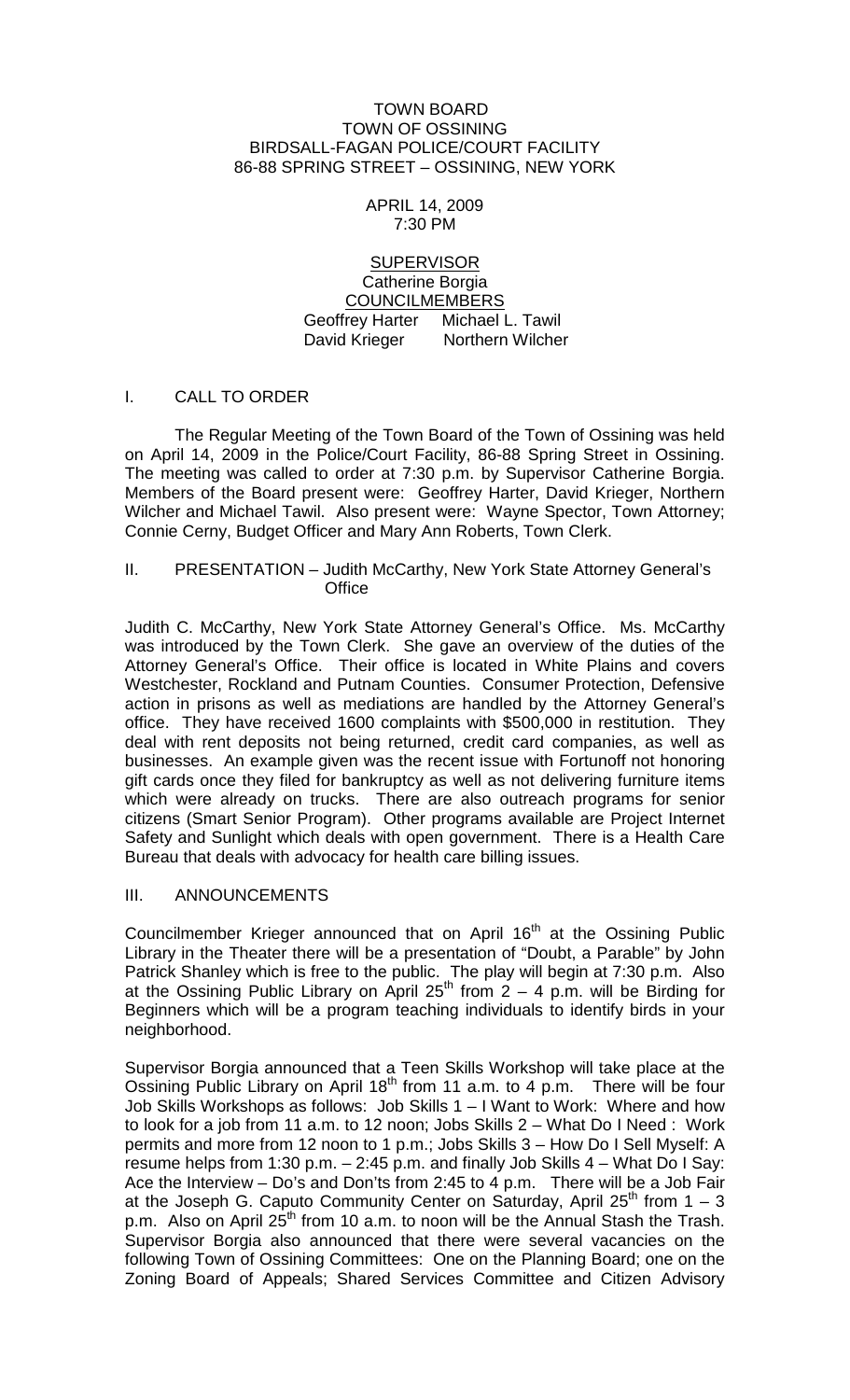Board. The Shared Services and Citizen Advisory are both new committees. If you are interested, please forward your resume or letter to the Town Supervisor Office at 16 Croton Avenue, Ossining, New York.

- IV. PUBLIC COMMENT ON AGENDA ITEMS There were no comments.
- V. BOARD RESOLUTIONS

#### A. Approval of Minutes – March 24, 2009

Councilmember Harter moved and it was seconded by Councilmember Tawil that the following be approved:

Resolved, that the Town Board of the Town of Ossining hereby approves the Minutes of the March 24, 2009 Regular Meeting as presented.

Motion Carried: Unanimously

## B. Approval of Voucher Detail Report

Councilmember Wilcher moved and it was seconded by Councilmember Tawil that the following resolution be approved:

Resolved, that the Town Board of the Town of Ossining hereby approves the Voucher Detail Report dated April 14, 2009 in the amount of \$19,145.68 for 2008 and \$963,562.48 for 2009.

Motion Carried: Unanimously

### C. Approval of Cabaret License – The Tuscan Grille – 518 North State Road, Briarcliff Manor, Town of Ossining

Councilmember Tawil moved and it was seconded by Councilmember Krieger that the following resolution be approved:

Whereas, The Tuscan Grille has filed an application for a Cabaret License for the calendar year 2009; and

Whereas, the Town Board has reviewed the application and attachments thereto, as well as reports from involved departments, including the Police Department and Building Department; Now, therefore, be it

Resolved, that the Town Board of the Town of Ossining hereby approves the application of The Tuscan Grille, 518 North State Road, Briarcliff Manor, in the Unincorporated Area of the Town of Ossining, for a Cabaret License, subject to the following limitations and conditions: 1 DJ using a Karaoke Machine shall be allowed on Wednesday and Friday evenings from 7 p.m. until 11 p.m., as stated in the application.

Motion Carried: Unanimously

#### D. Teamsters – Stipulation of Settlement

Councilmember Harter moved and it was seconded by Councilmember Krieger that the following resolution be approved:

Resolved, that upon the recommendation of the Town Supervisor, the Town Board hereby ratifies and approves the Stipulation between and among Anthony Bernardo, the Town and Local 456, I.B.T.; and be it further

Resolved, that the Town Board hereby authorizes the Town Supervisor to execute the Stipulation on its behalf.

Motion Carried: Unanimously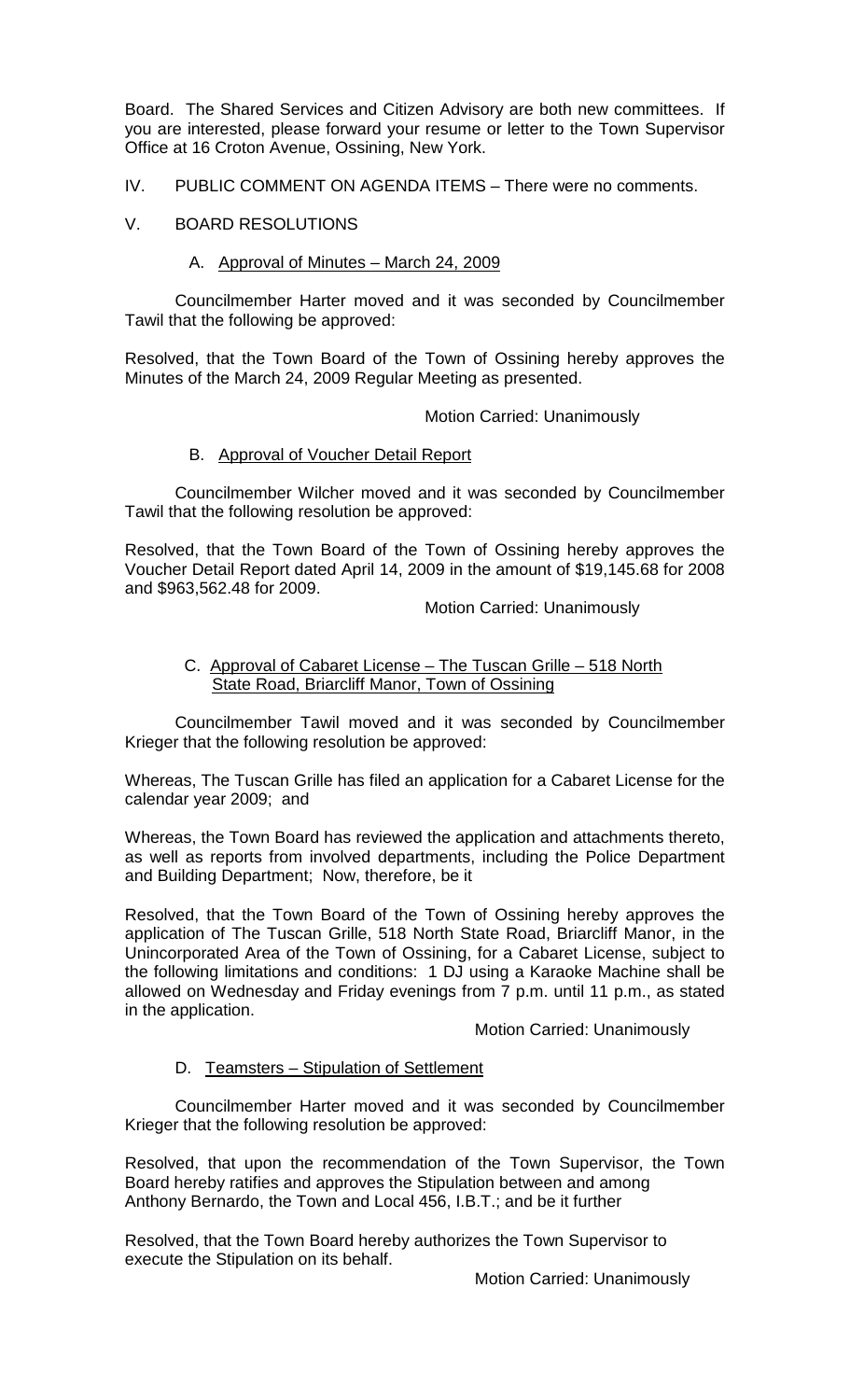## E. Highway Department-Rejection of Bids-Dump Body Assemblies, Spreader & Snow Plow

Councilmember Krieger moved and it was seconded by Councilmember Tawil that the following resolution be approved:

Whereas, the Town of Ossining solicited bids for two (2) dump body assemblies, Spreader & Snow Plow; and

Whereas, the public notice was advertised in the Journal News on February 19, 2009; and

Whereas, at 10:00am, Tuesday, March 3, 2009 all bids were opened and upon reviewing the bids, the Highway Superintendent and Town Board, in consultation with the Town Attorney, determined that the bids should be rejected based on the current financial condition of the Town;

Now, therefore be it Resolved, that the Town Board of the Town of Ossining hereby rejects bids for two (2) dump body assemblies, Spreader & Snow Plow based on the current financial condition of the Town and economic hardship and authorizes the Town Clerk to notify the bidders of such decision.

### Motion Carried: Unanimously

## F. Amendment to the Town of Ossining Vehicle Policy

Councilmember Harter moved and it was seconded by Councilmember Krieger that the following resolution be approved:

Whereas, the Town Board adopted a vehicle policy on November 13, 2007; and

Whereas, the Town Board of the Town of Ossining wishes to amend Number 13j of the Vehicle Policy to read as follows (matter to be deleted in [brackets]):

No advertisements, signs, bumper stickers [or other markings of a political or commercial nature] may be displayed on Town vehicles at any time. [except those of a limited community service nature which have been authorized by the Town Board]

> Vote:  $4 - 1 - 0$ Voting Yes: Harter, Krieger, Wilcher, Borgia Voting No: Tawil

### G. Westchester County Department of Public Safety-TraCS Agreement

Councilmember Wilcher moved and it was seconded by Councilmember Krieger that the following resolution be approved:

Whereas, New York State Police, working with the New York State Department of Motor Vehicles, the Governor's Traffic Safety Committee, the Office of Court Administration and other state and federal agencies, has developed a system for the electronic capture of ticket and accident report data in a police vehicle environment and the electronic transfer of that data from law enforcement agencies to DMV and courts; and

Whereas, the software system is called TraCS (Traffic and Criminal Software) and is provided to any police agency free of charge, based on New York State Police support staff availability and the Lead Agency's ability to self-support;

Now, therefore be it Resolved, that the Town Board of the Town of Ossining hereby authorizes the Police Chief to enter into an agreement with Westchester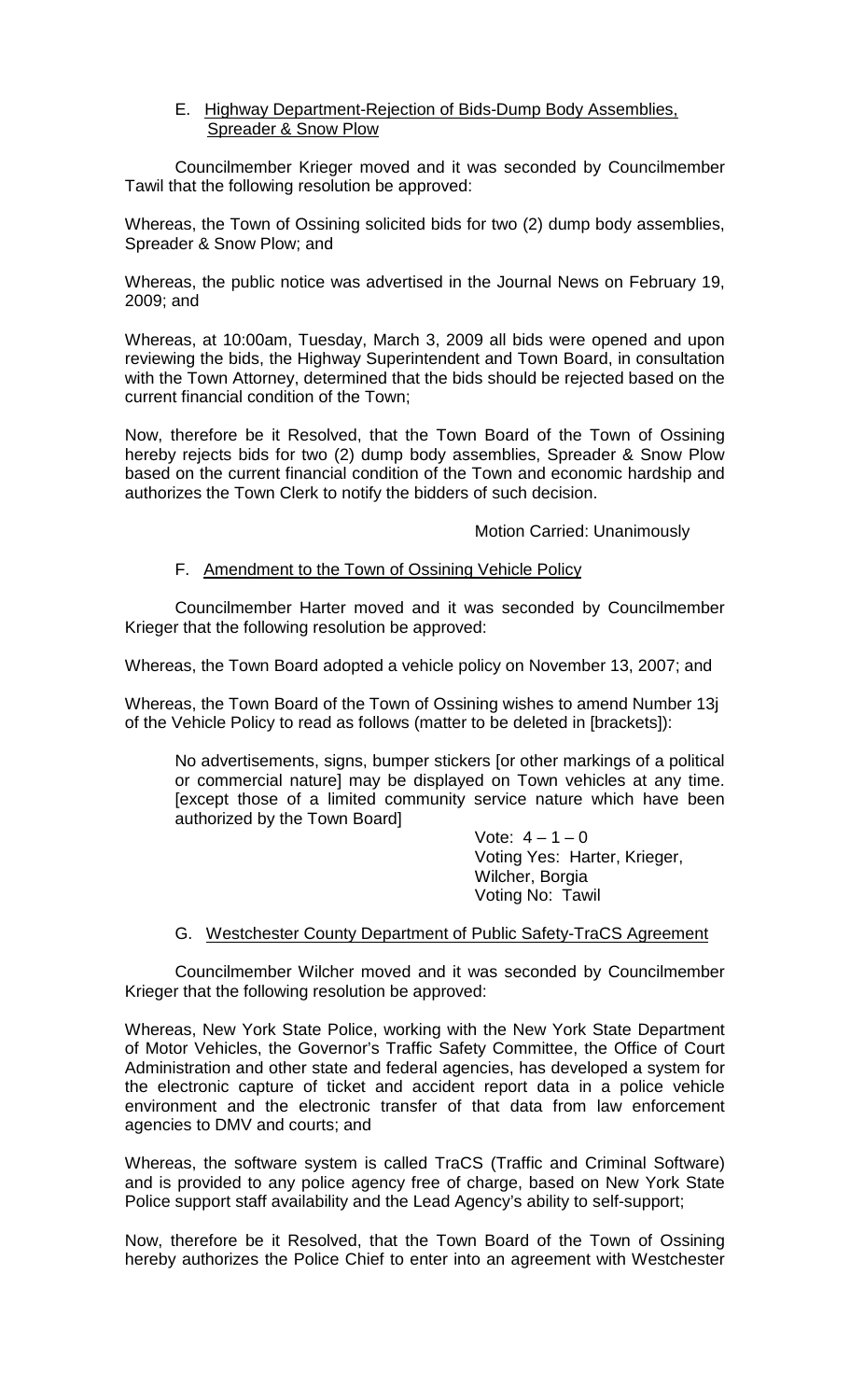County Department of Public Safety as Lead Agency and New York State Police for the TraCS system (Traffic and Criminal Software).

## Motion Carried: Unanimously

## H.Appointment-Part-Time Availability-Police Department

Councilmember Wilcher moved and it was seconded by Councilmember Harter that the following resolution be approved:

Resolved, that the Town Board of the Town of Ossining hereby appoints Catherine DiSisto, Beekman Road, Hopewell Junction, NY as Intermediate Clerk, part-time availability in the Police Department effective April 15, 2009 at an hourly rate of \$18.17.

Motion Carried: Unanimously

### I. Termination-Temporary Appointment-Court Clerk

Councilmember Wilcher moved and it was seconded by Councilmember Krieger that the following resolution be approved:

Resolved, that the Town Board of the Town of Ossining hereby terminates Mary DeRosa from the temporary position of Court Clerk effective April 14, 2009**.**

#### Motion Carried: Unanimously

 $T$ 

## J. Finance-2008 Budget Adjustments

Councilmember Tawil moved and it was seconded by Councilmember Wilcher that the following resolution be approved:

Resolved, that the Town Board of the Town of Ossining hereby authorizes the following Budget Adjustments to be made to the 2008 Budget:

| TRANSFER TO G/L ACCOUNT                                 | AMOUNT:  | <b>AMOUNT</b> | I RANSFER FROM G/L<br><b>ACCOUNT</b> |
|---------------------------------------------------------|----------|---------------|--------------------------------------|
| <b>Unincorporated Area-</b><br><b>Employee Benefits</b> |          |               |                                      |
| 020-9010-0813-Workers Comp                              | 4,658.10 | 4,658.10      | 020-0020-4795-Fund<br><b>Balance</b> |
| <b>Tax Collection</b>                                   |          |               |                                      |
|                                                         |          |               | 010-9010-0813-Workers                |
| 010-1330-0201-Equipment<br>010-1330-0401-               | 3,253.84 | 3,618.68      | Comp                                 |
| <b>Supplies</b>                                         | 364.84   |               |                                      |

Motion Carried: Unanimously

## K. Finance-2009 Budget Adjustments

Councilmember Krieger moved and it was seconded by Councilmember Tawil that the following resolution be approved:

Whereas, the Town Board wishes to reduce the 2009 Town General and Unincorporated Area fund adopted budgets; and

Whereas, several meetings have been held with Department Heads to accomplish the appropriation reductions listed below; now therefore be it

Resolved, that the Town Board hereby amends the 2009 budget by the net sum of budget appropriation reductions as follows: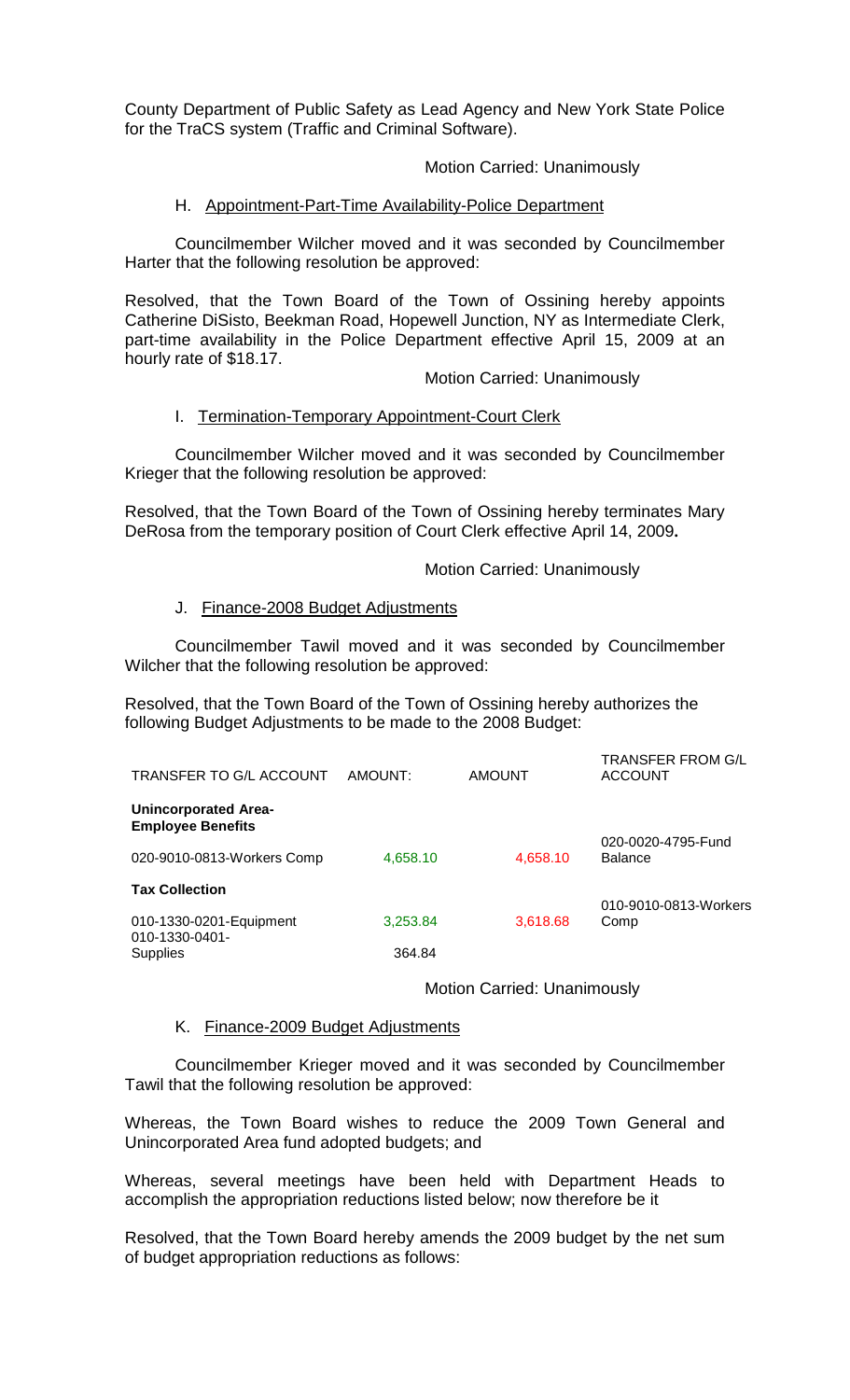| <b>Town General Fund</b> | \$73,168.36  |
|--------------------------|--------------|
| Unincorporated Area Fund | \$128,233.00 |
| <b>Highway Fund</b>      | \$26,440.37  |

Now, therefore be it Resolved, that the Town Board of the Town of Ossining hereby authorizes the following budget adjustments be made to the 2009 budget in order to accomplish the above stated appropriation reductions:

Town of **Ossining** 2009 Budget Reduction Adjustments - General

| To:           |                     |          | From:    |              |                           |
|---------------|---------------------|----------|----------|--------------|---------------------------|
| Account       |                     |          |          | Account      |                           |
| Number        | Description         | Amount   | Amount   | Number       | Description               |
| 010.0010.4795 | <b>Fund Balance</b> | 1500.00  | 1500.00  | 010.1010.104 | <b>Personnel Services</b> |
|               |                     |          | 1000.00  | 010.1110.408 | <b>Books</b>              |
|               |                     |          | 500.00   | 010.1110.436 | Postage                   |
| 010.0010.4795 | <b>Fund Balance</b> | 2000.00  | 500.00   | 010.1110.455 | Constables                |
|               |                     |          | 7307.00  | 010.1220.101 | <b>Personnel Services</b> |
|               |                     |          | 12179.55 | 010.1220.110 | Part Time                 |
|               |                     |          | 300.00   | 010.1220.404 | Mileage                   |
|               |                     |          | 350.00   | 010.1220.406 | Telephone                 |
| 010.0010.4795 | <b>Fund Balance</b> | 20636.55 | 500.00   | 010.1220.417 | Education                 |
| 010.0010.4795 | <b>Fund Balance</b> | 400.00   | 400.00   | 010.1330.402 | Printing                  |
|               |                     |          | 500.00   | 010.1355.401 | <b>Supplies</b>           |
|               |                     |          | 300.00   | 010.1355.402 | Printing                  |
|               |                     |          | 1229.19  | 010.1355.406 | Telephone                 |
|               |                     |          | 400.00   | 010.1355.411 | Gasoline                  |
|               |                     |          | 1500.00  | 010.1355.424 | Consultant/Comptr         |
|               |                     |          | 500.00   | 010.1355.428 | Dues                      |
| 010.0010.4795 | <b>Fund Balance</b> | 5325.19  | 896.00   | 010.1355.458 | Tax Maps                  |
|               |                     |          |          |              |                           |
|               |                     |          | 500.00   | 010.1410.201 | Equipment                 |
|               |                     |          | 500.00   | 010.1410.402 | Printing                  |
|               |                     |          | 75.00    | 010.1410.404 | Mileage                   |
|               |                     |          | 50.00    | 010.1410.408 | <b>Books</b>              |
|               |                     |          | 50.00    | 010.1410.417 | Education                 |
| 010.0010.4795 | <b>Fund Balance</b> | 1675.00  | 500.00   | 010.1410.424 | Consultant/Comptr         |
| 010.0010.4795 | <b>Fund Balance</b> | 11773.00 | 11773.00 | 010.1420.101 | <b>Personnel Services</b> |
|               |                     |          | 1000.00  | 010.1620.402 | Printing                  |
|               |                     |          | 100.00   | 010.1620.408 | <b>Books</b>              |
| 010.0010.4795 | <b>Fund Balance</b> | 1950.00  | 850.00   | 010.1620.428 | Dues                      |
| 010.0010.4795 | <b>Fund Balance</b> | 6582.40  | 6582.40  | 010.1910.467 | Liability                 |
| 010.0010.4795 | <b>Fund Balance</b> | 2000.00  | 2000.00  | 010.6773.423 | <b>Food Supplies</b>      |
|               |                     |          | 5500.00  | 010.6774.105 | Overtime                  |
| 010.0010.4795 | <b>Fund Balance</b> | 10300.00 | 4800.00  | 010.6774.110 | Part Time                 |
|               |                     |          | 2000.00  | 010.7110.201 | Equipment                 |
|               |                     |          | 2937.22  | 010.7110.409 | Electricity               |
| 010.0010.4795 | <b>Fund Balance</b> | 8437.22  | 3500.00  | 010.7110.413 | Consultant                |
| 010.0010.4795 | <b>Fund Balance</b> | 589.00   | 589.00   | 010.8810.409 | Electricity               |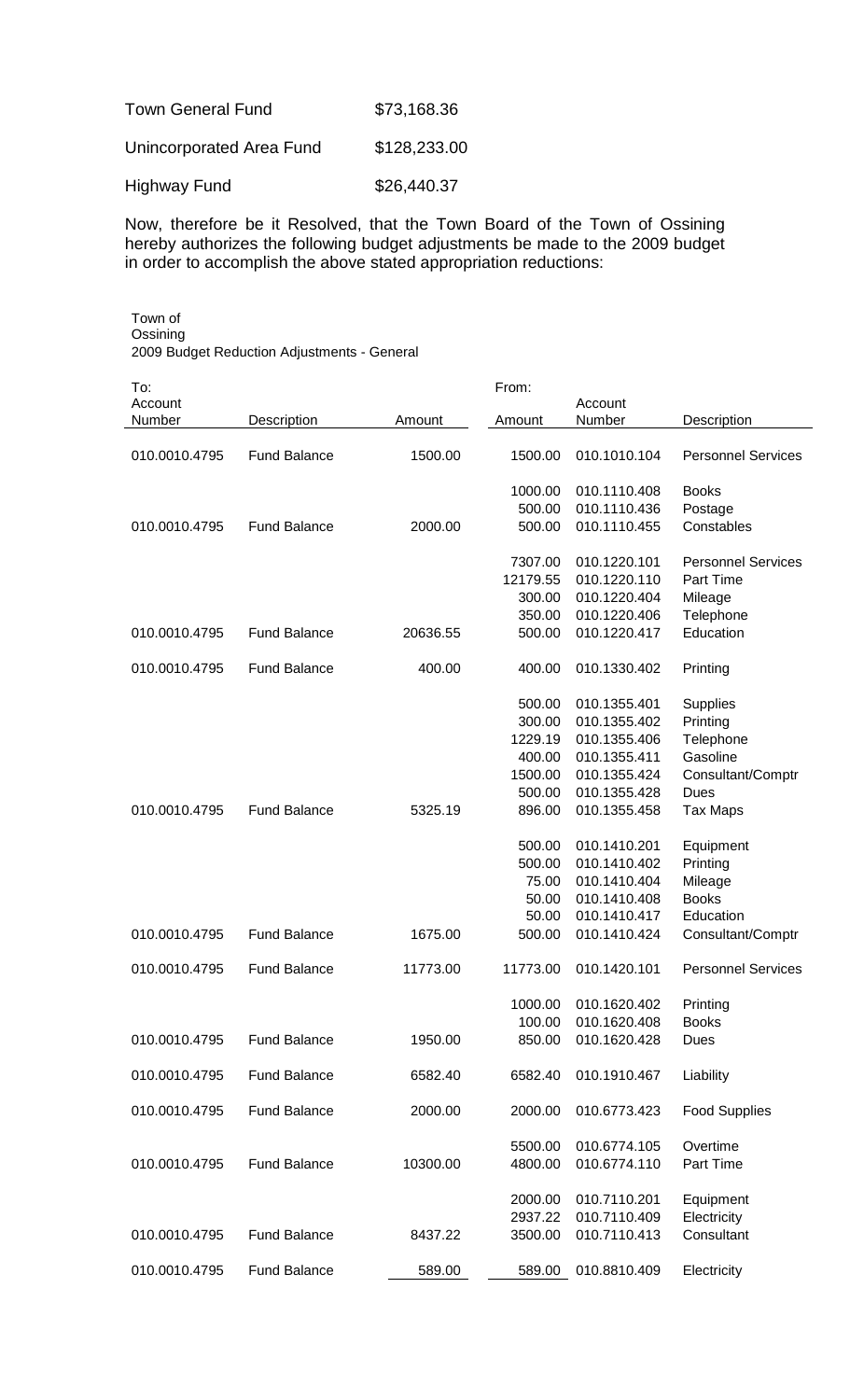Total General Amount-Budget

73168.36 73168.36

Town of **Ossining** 2009 Budget Adjustments – General

| To:                         |                        |          | From:    |              |                           |
|-----------------------------|------------------------|----------|----------|--------------|---------------------------|
| Account                     |                        |          |          | Account      |                           |
| Number                      | Description            | Amount   | Amount   | Number       | Description               |
|                             |                        |          |          |              |                           |
| 010.1110.414                | Contractual Steno      | 1500.00  | 1500.00  | 010.1110.408 | <b>Books</b>              |
|                             |                        |          |          |              |                           |
| 010.1330.201                | Equipment              | 200.00   | 200.00   | 010.1330.402 | Printing                  |
| 010.1330.408                | <b>Books</b>           | 150.00   | 150.00   | 010.1330.402 | Printing                  |
| 010.1330.424                | Consultant/Computer    | 150.00   | 150.00   | 010.1330.402 | Printing                  |
| 010.1330.428                | Dues                   | 100.00   | 100.00   | 010.1330.402 | Printing                  |
|                             |                        |          |          |              |                           |
| 010.1420.426                | <b>Special Counsel</b> | 33334.00 | 33334.00 | 010.1420.101 | <b>Personnel Services</b> |
|                             |                        |          |          |              |                           |
| 010.1440.413                | Consultant             | 12000.00 | 3500.00  | 010.7110.413 | Consultant                |
|                             |                        |          |          |              | Trnsfr to Dale            |
|                             |                        |          | 8500.00  | 010.9901.907 | Cmtry                     |
|                             |                        |          |          |              |                           |
| Total General Amount-Budget |                        |          |          |              |                           |
| Adjustment                  |                        | 47434.00 | 47434.00 |              |                           |

#### Town of Ossining 2009 Budget Reductions – TOV

| To:           |                                          |           | From:     |              |                            |
|---------------|------------------------------------------|-----------|-----------|--------------|----------------------------|
| Account       |                                          |           |           | Account      |                            |
| Number        | Description                              | Amount    | Amount    | Number       | Description                |
|               |                                          |           |           |              |                            |
|               |                                          |           | 101950.00 | 020.3120.101 | <b>Personnel Services</b>  |
|               |                                          |           | 10000.00  | 020.3120.110 | Part Time                  |
|               |                                          |           | 2000.00   | 020.3120.201 | Equipment                  |
|               |                                          |           | 250.00    | 020.3120.402 | Printing                   |
|               |                                          |           | 1000.00   | 020.3120.406 | Telephone                  |
|               |                                          |           | 500.00    | 020.3120.408 | <b>Books</b>               |
|               |                                          |           | 2083.00   | 020.3120.409 | Electricity                |
|               |                                          |           | 5000.00   | 020.3120.417 | Education                  |
|               |                                          |           | 200.00    | 020.3120.428 | Dues                       |
|               |                                          |           | 250.00    | 020.3120.438 | <b>Miscellaneous</b>       |
| 020.0020.4795 | <b>Fund Balance</b>                      | 123433.00 | 200.00    | 020.3120.439 | <b>Investigative Funds</b> |
|               |                                          |           |           |              |                            |
|               |                                          |           | 500.00    | 020.3620.401 | <b>Supplies</b>            |
|               |                                          |           | 150.00    | 020.3620.402 | Printing                   |
|               |                                          |           | 200.00    | 020.3620.408 | <b>Books</b>               |
|               |                                          |           | 1000.00   | 020.3620.411 | Gasoline                   |
|               |                                          |           | 100.00    | 020.3620.417 | Education/Confrnce         |
|               |                                          |           | 250.00    | 020.3620.449 | Parts/Labor                |
| 020.0020.4795 | <b>Fund Balance</b>                      | 2300.00   | 100.00    | 020.3620.455 | Constables                 |
|               |                                          |           |           |              |                            |
|               |                                          |           |           |              | Affordable Hsng            |
| 020.0020.4795 | <b>Fund Balance</b>                      | 2500.00   | 2500.00   | 020.8020.423 | Mgt                        |
|               | <b>Total TOV Amount-Budget Reduction</b> | 128233.00 | 128233.00 |              |                            |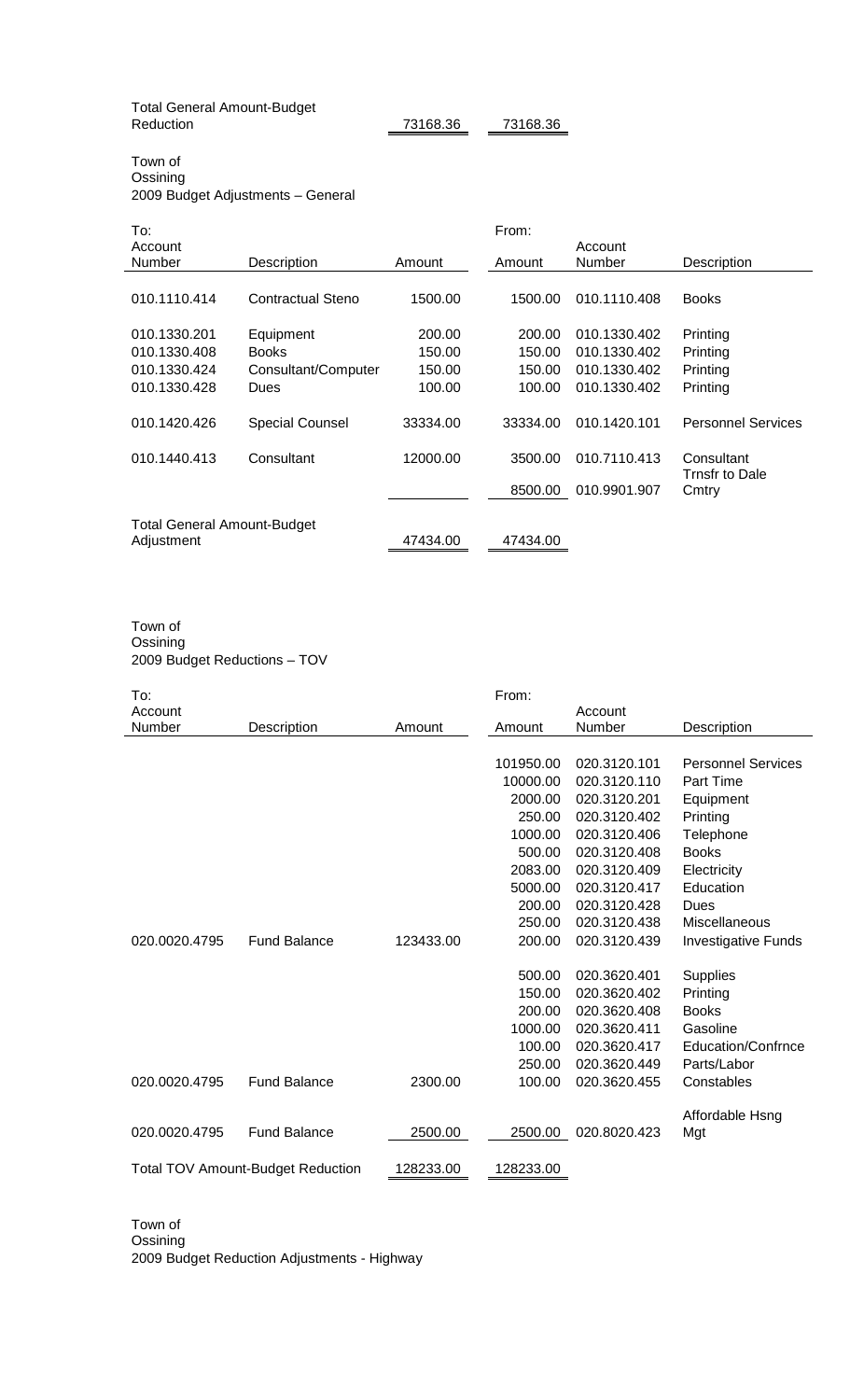| To:                                             |                     |          | From:    |              |                            |
|-------------------------------------------------|---------------------|----------|----------|--------------|----------------------------|
| Account                                         |                     |          |          | Account      |                            |
| Number                                          | Description         | Amount   | Amount   | Number       | Description                |
|                                                 |                     |          |          |              |                            |
| 031.0031.4795                                   | <b>Fund Balance</b> | 2633.37  | 2633.37  | 031.1910.467 | Liability                  |
|                                                 |                     |          |          |              |                            |
|                                                 |                     |          | 75.00    | 031.5010.419 | Education                  |
|                                                 |                     |          | 72.00    | 031.5010.419 | Maint/Repair               |
|                                                 |                     |          | 105.00   | 031.5010.428 | Dues                       |
| 031.0031.4795                                   | <b>Fund Balance</b> | 352.00   | 100.00   | 031.5010.436 | Postage                    |
|                                                 |                     |          |          |              |                            |
|                                                 |                     |          | 5632.00  | 031.5110.110 | Part Time                  |
|                                                 |                     |          | 3000.00  | 031.5110.411 | Gasoline                   |
|                                                 |                     |          | 50.00    | 031.5110.417 | <b>Education/Safty Trg</b> |
|                                                 |                     |          | 2000.00  | 031.5110.419 | Maint/Repair               |
|                                                 |                     |          | 5000.00  | 031.5110.447 | Road Drainage              |
| 031.0031.4795                                   | <b>Fund Balance</b> | 18682.00 | 3000.00  | 031.5110.448 | Road Paving                |
|                                                 |                     |          |          |              |                            |
|                                                 |                     |          | 1273.00  | 031.5132.409 | Electricity                |
| 031.0031.4795                                   | <b>Fund Balance</b> | 3273.00  | 2000.00  | 031.5132.474 | <b>Fuel Oil</b>            |
|                                                 |                     |          |          |              |                            |
|                                                 |                     |          | 500.00   | 031.5140.201 | Equipment                  |
|                                                 |                     |          | 500.00   | 031.5140.416 | Uniforms                   |
|                                                 | <b>Fund Balance</b> |          |          |              |                            |
| 031.0031.4795                                   |                     | 1500.00  | 500.00   | 031.5140.419 | Maint/Repair               |
|                                                 |                     |          |          |              |                            |
| <b>Total Highway Amount-Budget</b><br>Reduction |                     | 26440.37 | 26440.37 |              |                            |
|                                                 |                     |          |          |              |                            |

#### Town of Ossining 2009 Budget Adjustments – Highway

| To:                         |             |          | From:    |              |                           |
|-----------------------------|-------------|----------|----------|--------------|---------------------------|
| Account                     |             |          |          | Account      |                           |
| Number                      | Description | Amount   | Amount   | Number       | Description               |
|                             |             |          |          |              |                           |
| 031.5010.201                | Equipment   | 1000.00  | 1000.00  | 031.5010.419 | Maint/Repair              |
| 031.5010.409                | Electricity | 128.00   | 128.00   | 031.5010.419 | Maint/Repair              |
|                             |             |          |          |              |                           |
| 031.5142.450                | Salt        | 10000.00 | 8000.00  | 031.5110.110 | <b>Part Time</b>          |
|                             |             |          | 1000.00  | 031.5142.103 | Out of Title Pay          |
|                             |             |          | 1000.00  | 031.5142.414 | <b>Contractl Services</b> |
|                             |             |          |          |              |                           |
| Total Highway Amount-Budget |             |          |          |              |                           |
| Adjustment                  |             | 11128.00 | 11128.00 |              |                           |

#### Town of Ossining 2008 Budget Reduction Adjustment - Dale Cemetery

| To:                                 |                          |         | From:   |                   |             |
|-------------------------------------|--------------------------|---------|---------|-------------------|-------------|
| Account<br><b>Number</b>            | Description              | Amount  | Amount  | Account<br>Number | Description |
|                                     |                          |         | 8000.00 | 032.8810.413      | Consultant  |
| 032.0032.5032                       | Transfer from<br>General | 8500.00 | 500.00  | 032.8810.417      | Education   |
| <b>Total Dale Cmtry Amnt-Budget</b> |                          |         |         |                   |             |
| Reduction                           |                          | 8500.00 | 8500.00 |                   |             |

Motion Carried: Unanimously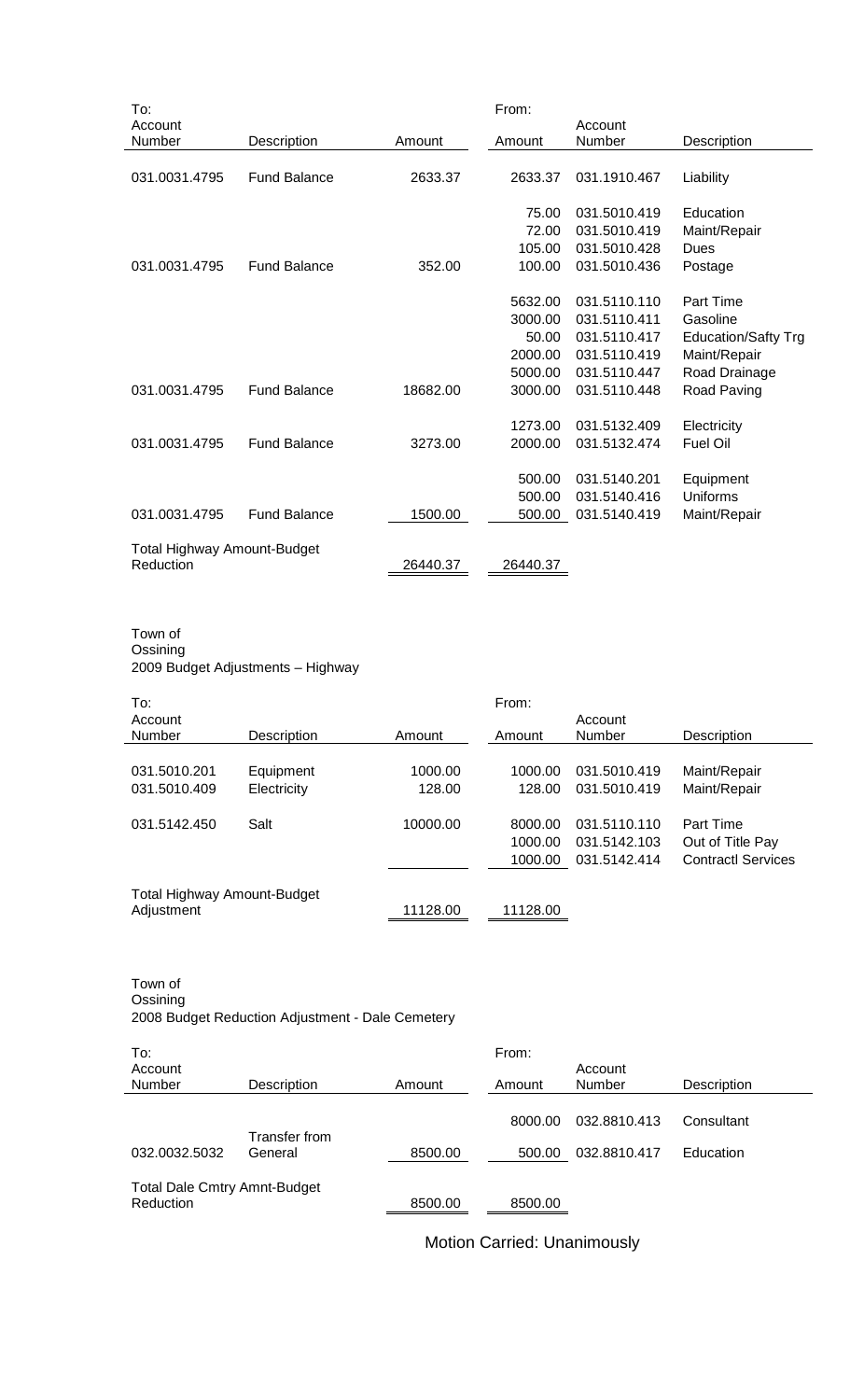# L. Call-a-Cab Agreement

Councilmember Krieger moved and it was seconded by Councilmember Tawil that the following resolution be approved:

Resolved, that the Town Board of the Town of Ossining hereby authorizes the Town Supervisor to sign an agreement with J & A Cab, 1 Alexander Street, Yonkers, NY for participation in the call-a-cab program for the period ending December 31, 2009.

## Motion Carried: Unanimously

## M. Town Property – Surplus Vehicle

Councilmember Harter moved and it was seconded by Councilmember Krieger that the following resolution be approved:

Resolved, that the Town Board of the Town of Ossining hereby accepts the Offer to Purchase of Liberty Motors Inc. of Jersey City, New Jersey, for the following surplus vehicle at the bid price listed below:

1999 Crown Victoria VIN# 2FAFP71W4XX108916 \$626.99

## Motion Carried: Unanimously

## N. Environmental Advisory Committee-Appointment - Christopher O'Connor

Councilmember Krieger moved and it was seconded by Councilmember Tawil that the following resolution be approved:

Resolved, that the Town Board of the Town of Ossining hereby appoints Christopher O'Connor, Ossining, NY to the Environmental Advisory Committee for a five-year term expiring 12/31/13.

### Motion Carried: Unanimously

# O. Agreement-Wireless Telecommunications Consultant

Councilmember Wilcher moved and it was seconded by Councilmember Krieger that the following resolution be approved:

Resolved, that the Town Board of the Town of Ossining hereby authorizes the Supervisor to enter into a one (1) year agreement with Richard A. Comi d/b/a The Center for Municipal Solutions, 70 Cambridge Drive, Glenmont, New York for the purpose of assisting, advising and representing the Town of Ossining on matters relating to reviewing and analyzing applications for Wireless Telecommunications Facilities. An applicant shall deposit with the Town funds sufficient to reimburse the Town for all reasonable costs of consultant and expert evaluation and consultation to the Board in connection with the review of any application.

Motion Carried: Unanimously

# VI. MONTHLY REPORTS – March, 2009

Councilmember Tawil moved and it was seconded by Councilmember Wilcher that the Reports for the Month of March, 2009 from Town Clerk and Building Department be received and filed.

Motion Carried: Unanimously